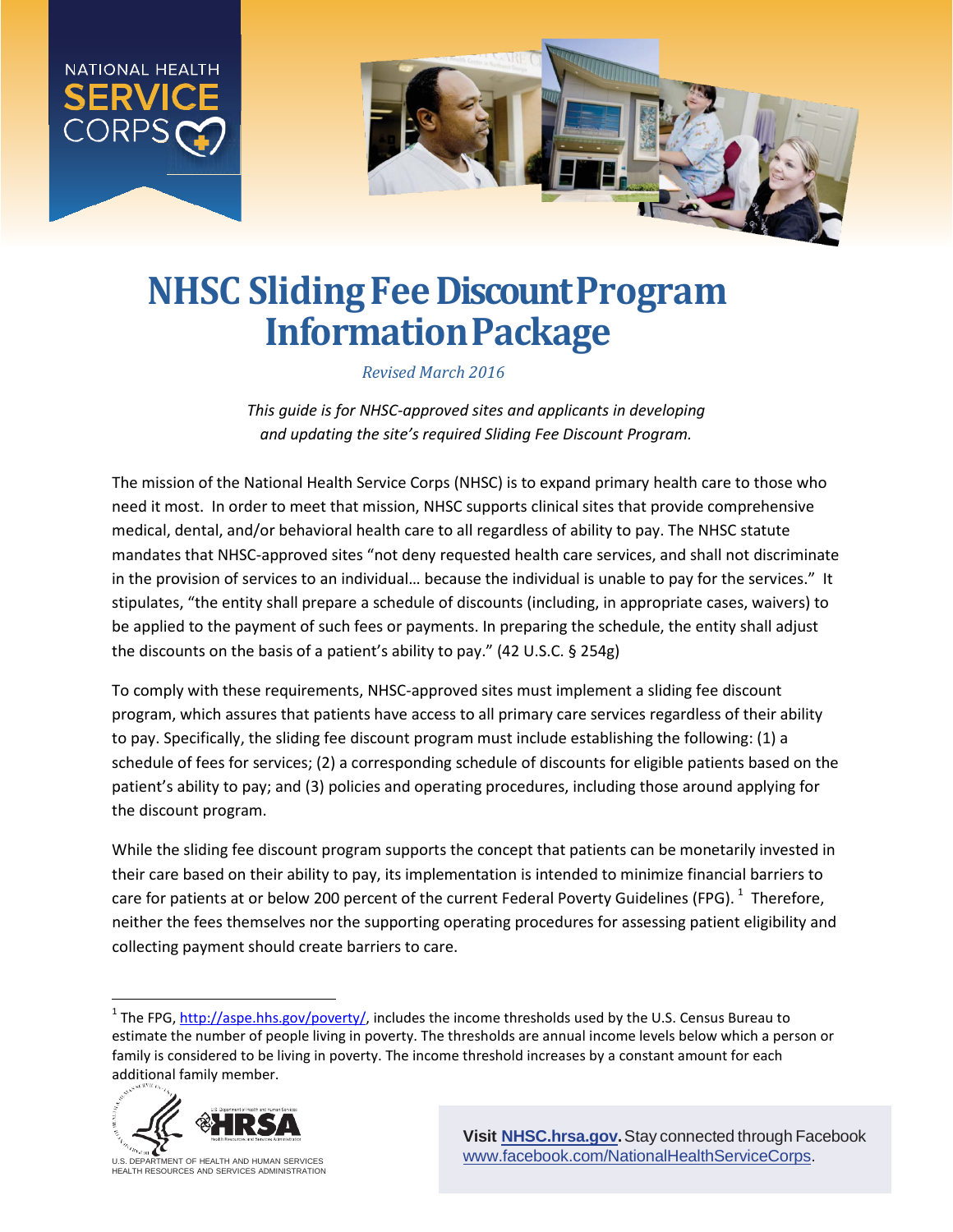## **Table of Contents**

| <b>B.</b> |  |
|-----------|--|
| C.        |  |
| D.        |  |
| E.        |  |
|           |  |
|           |  |
|           |  |
|           |  |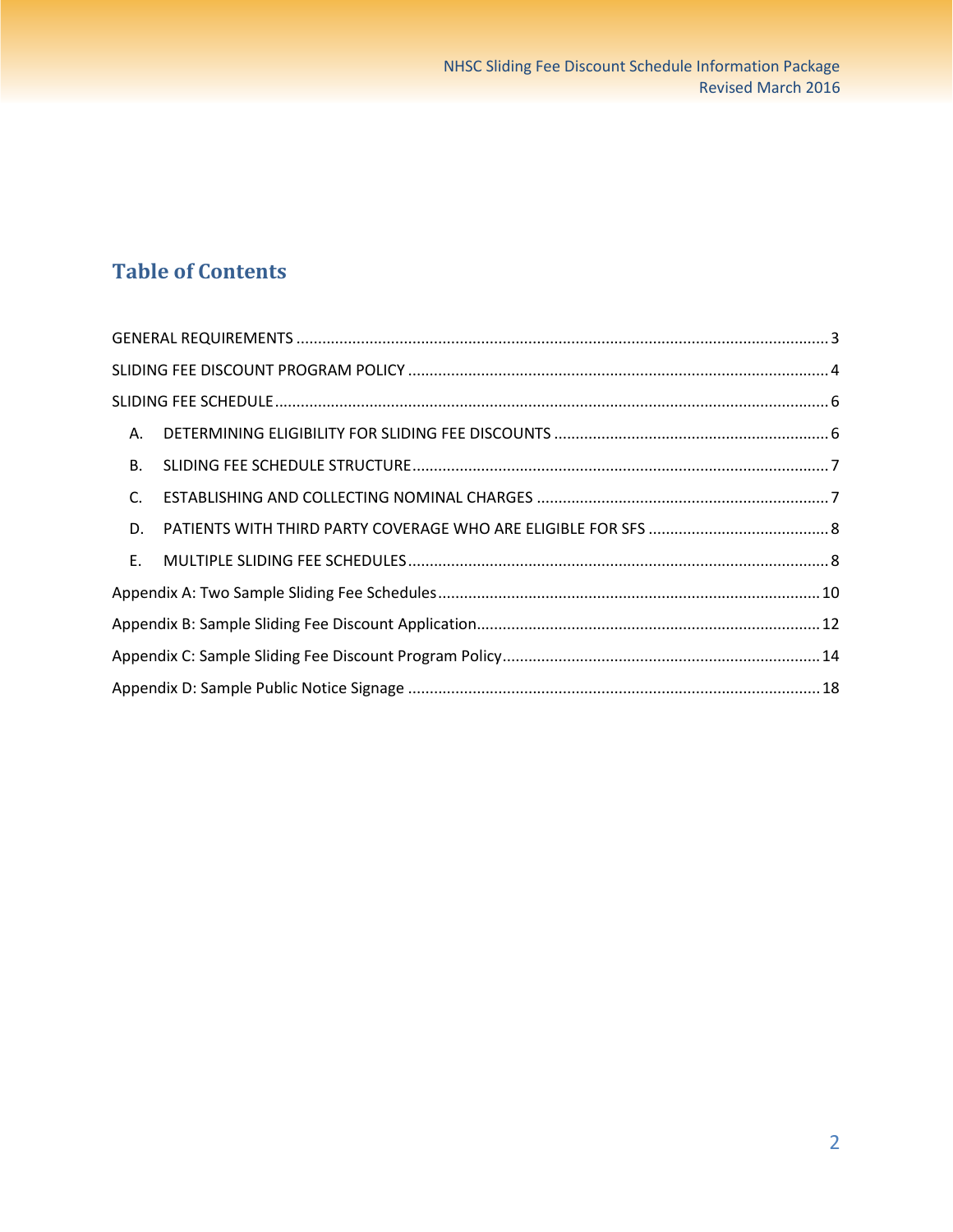### <span id="page-2-0"></span>**GENERAL REQUIREMENTS**

NHSC-approved sites must offer a sliding fee discount program and apply a sliding fee schedule (SFS), so that the amount owed for services by eligible patients are adjusted based on the patient's ability to pay. All sliding fee discount programs must include the following elements:

- Applicable to all individuals and families with annual incomes at or below 200 percent of the most current FPG;
- Full discount for individuals and families with annual incomes at or below 100 percent of the FPG, or allowance for a nominal charge only, consistent with site's policy; and
- Adjustment of fees (partial sliding fee discount) based on family size and income for individuals and families with incomes above 100 and at or below 200 percent of the FPG.

In order to facilitate patient access and utilization, NHSC-approved sites must ensure that: a) patients are made aware of the sliding fee discount program; and b) eligibility for discounts is based on income

and family size and no other factors (e.g., assets, insurance status, participation in the Health Insurance Marketplace, citizenship, population type). NHSC-approved sites must establish multiple methods of informing patients of the discount program including prominently displaying notices about the discount program in common areas and on the site's website (if one exists). In addition, information about the sliding fee discount program must be available in appropriate languages and literacy levels for the site's Health Professional Shortage Area (HPSA) population.

### **Exceptions:**

Free clinics, correctional facilities, and most Indian Health Service, Tribal, and Urban Indian sites are exempt from submitting Sliding Fee Discount Program documents, since they typically do not charge or bill for services.

Sites interested in applying to the NHSC should have a sliding

fee discount program in place for at least 12 months prior to applying to become an NHSC-approved site.

### **NHSC-approved sites must submit the following Sliding Fee Discount documentation at time of application, recertification and site visit:**

- 1. Sliding Fee Discount Program Policy
- 2. Sliding Fee Schedule
- 3. Patient Application for the Sliding Fee Discount Program
- 4. Posted Signage Notifying Patients about the Sliding Fee Discount Program

(Although not required, uploading a copy of the site's schedule of fees or payments for basic services will assist the review team in processing the site application.)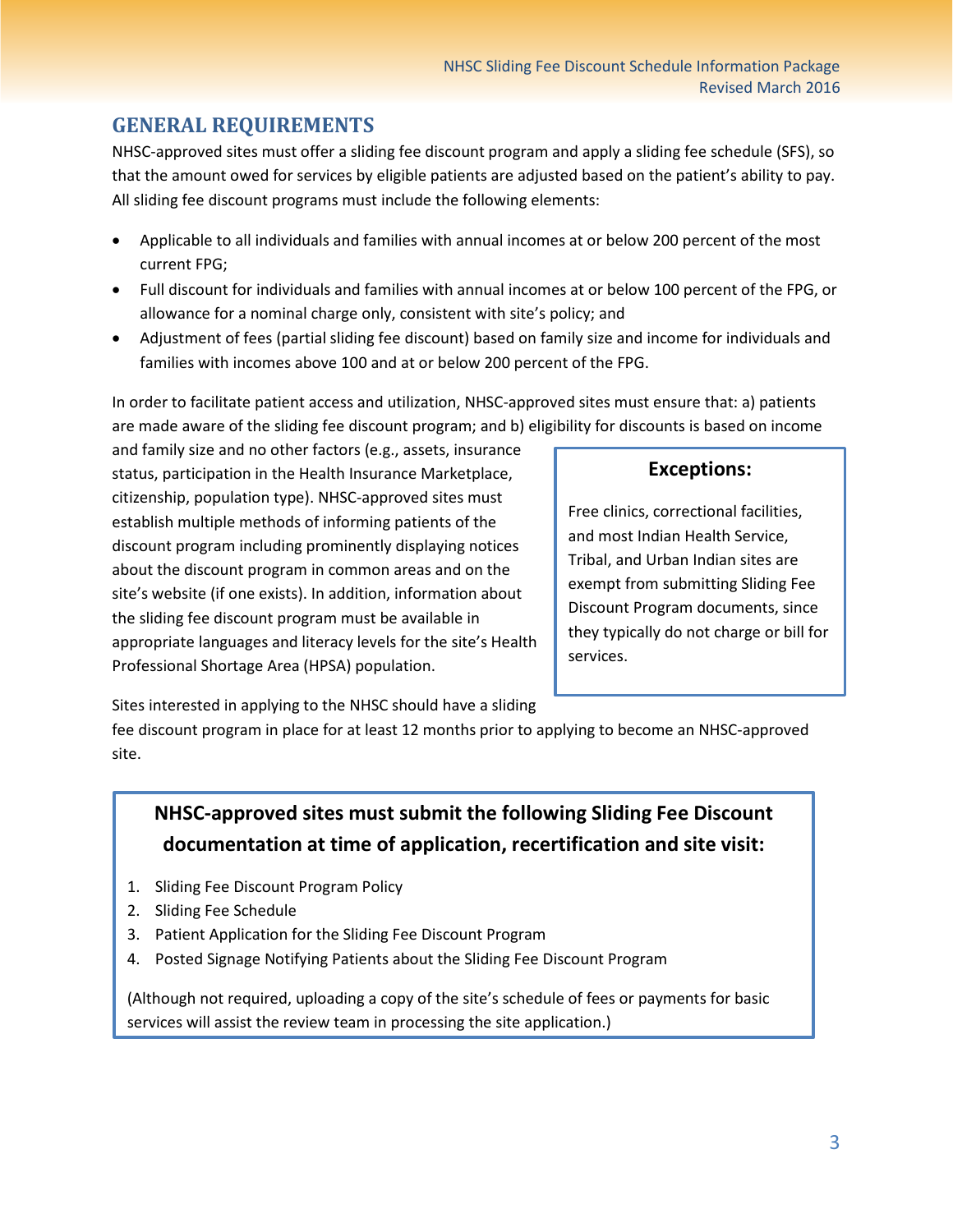### <span id="page-3-0"></span>**SLIDING FEE DISCOUNT PROGRAM POLICY**

NHSC-approved sites must develop policies around the SFS. These policies form the foundation for operating procedures. The policies ensure that the sliding fee discount program is patient centered, improves access to care, and assures that no patient will be denied health care services due to an inability to pay.

Day-to-day direction and management responsibility for implementing the sliding fee discount program operating procedures rests with the site's NHSC Point of Contact under the direction of site administrators. Sites must periodically review evaluations of these operating procedures and assess their effectiveness in reducing barriers to care and their appropriateness for the site and its community. This review includes, as appropriate, taking follow-up action to update policies and/or directing the site administrators to update operating procedures. In addition, NHSC-approved sites should routinely provide staff training on implementation of sliding fee discount program policies and operating procedures.

All aspects of an NHSC-approved site's sliding fee discount program must be based on written policies, applied uniformly to all patients, and supported by operating procedures. At a minimum, the following areas must be addressed in the policy:

- **1. Patient eligibility for the sliding fee discount program, including definitions of income and family size (including what/who is included or excluded) and frequency of re-evaluation of patient eligibility;**
- **2. Documentation and verification requirements to determine patient eligibility;**
- **3. How the sliding fee discount program will be advertised to the patient population;**
- **4. If the site chooses to collect a nominal charge for those at or below 100% FPL, an explanation of the nominal charge and policies around establishing and collecting nominal charges; and**
- **5. If any patient using the sliding fee discount program will be sent to collections for outstanding debt, the site must submit a description of their collection policies.**

The site has discretion regarding certain additional aspects of the sliding fee discount program. If an NHSC-approved site elects to include the following, then the items must be addressed in policies and supporting operating procedures:

- Alternative mechanisms for determining patient eligibility for the SFS for circumstances in which documentation/verification is unavailable (e.g., self-declaration, conditional SFS eligibility) and for making these mechanisms available to the entire patient population, regardless of income level, sliding fee discount pay class, or population type;
- Use of different SFS for medical, dental, and behavioral health services, if applicable, with appropriate justification(s);
- Billing and collections;
- Applicability of SFS or other discounts relative to supplies and equipment associated with services covered by the SFS (e.g., dentures or durable medical equipment);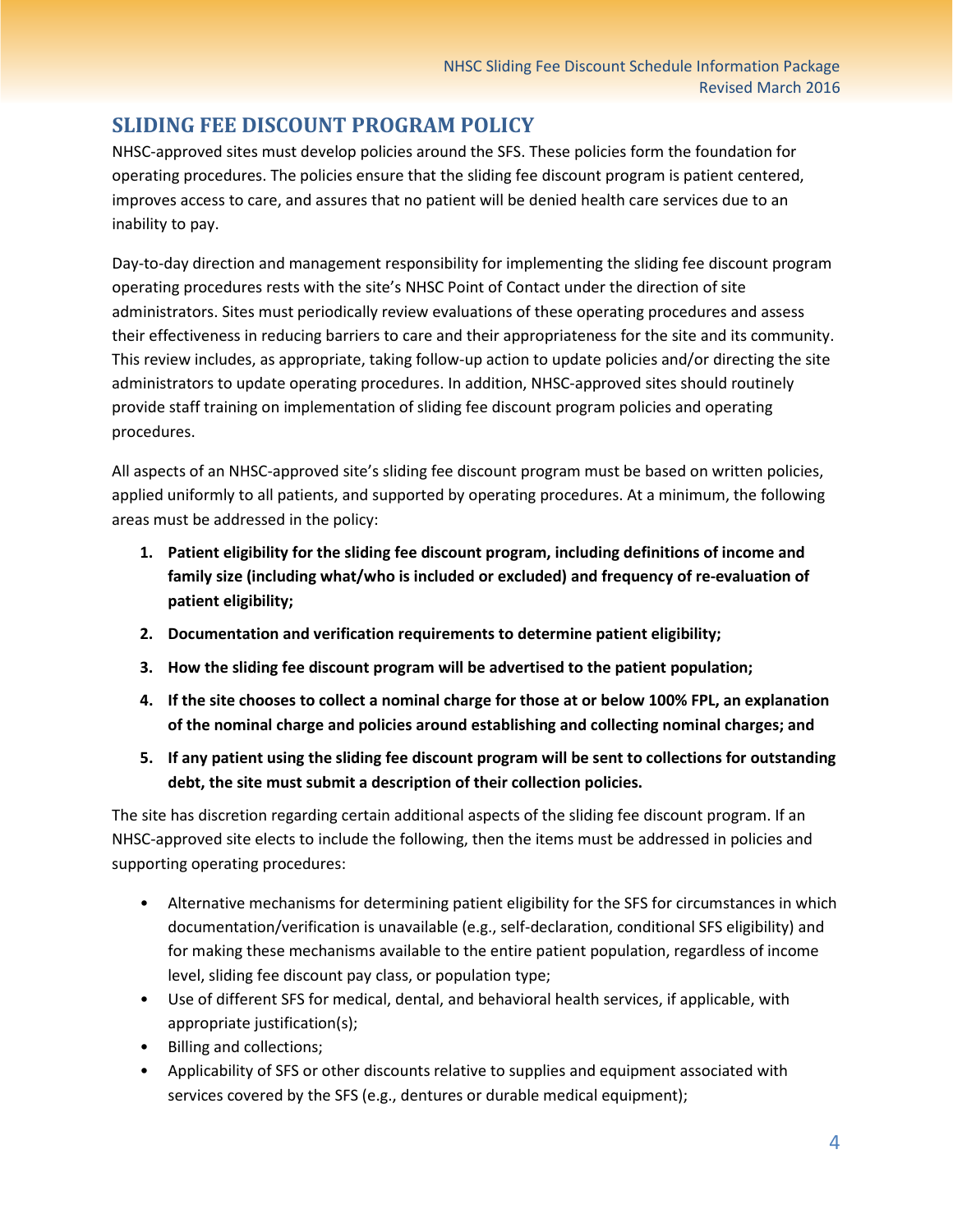- Provisions for waiving fee(s) and nominal charges for specific patient circumstances; and/or
- Other provisions related to billing and collections including payment incentives, grace periods, payment plans, or refusal to pay guidelines.

NHSC-approved sites must make reasonable efforts to secure payment in accordance with the schedule of fees or schedule of discounts from patients and/or any other third party for services rendered. However, in balancing the statutory requirement of ensuring that no patient is denied services based on inability to pay, the applicable definition of "reasonable" effort may vary depending on elements unique to the individual NHSC-approved site, such as the target population. The act of billing and collecting from patients should be conducted in an efficient, respectful, and culturally appropriate manner, assuring that procedures do not present a barrier to care and patient privacy and confidentiality are protected throughout the process.

### *Provisions for Waiving Charges*

The provision for waiving charges must be consistently made available to qualified patients. Therefore, NHSC-approved sites are encouraged to establish policies and supporting operating procedures that identify circumstances with specified criteria for waiving charges. These procedures should also identify specific staff with the authority to approve the waiving of charges.

### *Payment Incentives*

NHSC-approved sites may elect to offer incentives through billing and collections policies. Such incentives are often referred to as "prompt payment, cash payment incentives, or lines of credit" to patients who pay with cash, credit and/or who pay their bills within a specific, expedited timeframe as a method of increasing collections and reducing billing costs. NHSC-approved sites should thoroughly research the potential consequences of implementing prompt payment/cash payment incentives for patients and conduct cost-benefit analyses in determining the amount of the payment incentive. The operating procedures that support such a policy must ensure that these incentives are accessible to all patients, regardless of income level or sliding fee discount pay class, and consistently applied without preferential treatment of any kind. In addition, sites must have a mechanism for communicating the availability of these incentives to all of their patients.

### *Refusal to Pay*

There may be instances when patients refuse to pay the amount they owe the NHSC-approved site. If the site elects to establish policies to address these instances, including discharging patients from the site, they must establish supporting operating procedures that define:

- What constitutes "refusal to pay";
- What individual circumstances are to be considered in making such determinations; and
- What collection efforts/enforcement steps are to be taken when these situations occur (e.g., offering grace periods, establishing payment plans, meetings with a financial counselor).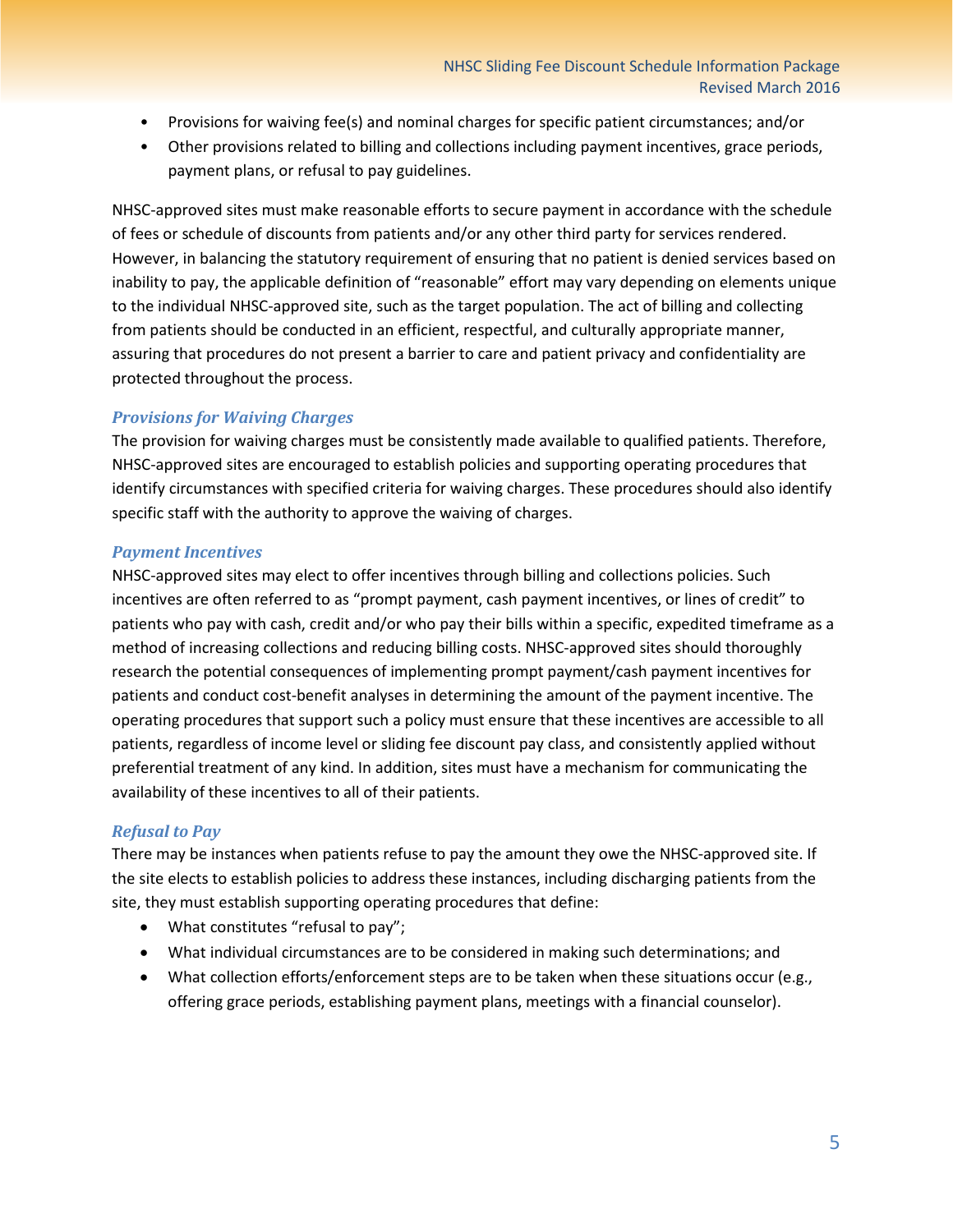### <span id="page-5-0"></span>**SLIDING FEE SCHEDULE**

Sites must use a schedule of fees or payments for services that is consistent with locally prevailing rates or charges and designed to cover the site's reasonable costs of operation. Once the site has established its fee schedule, it must establish a corresponding SFS based on a patient's ability to pay. All primary care services must be provided on a SFS and without regard to the patient's ability to pay. The SFS is established and implemented to ensure that uniform and reasonable fees and discounts are consistently and appropriately applied to all eligible patients. While the fee schedule is designed to cover reasonable costs for providing services, the purpose of the SFS is to address financial barriers to care. Therefore, the SFS enables the provision of services to individuals consistent with their ability to pay for such services. Once established, the SFS must be revised annually, at a minimum, to reflect annual updates to the FPG.

Consistent with NHSC regulations, eligibility for the SFS is based on a patient's annual income and family size under the U.S. Department of Health and Human Services' (HHS) annual FPG. The NHSC-approved site must define in policy, consistent with any Federal, State, or local laws and requirements, its definitions of "family" and "income." Sites may consider accessing or adapting definitions and documentation from other sources for their use. $2$ 

The unique characteristics of HPSA populations (e.g., low-income or homeless) and service areas (e.g., areas with high cost of living) must be considered in developing policies and supporting operating procedures to ensure that these elements do not become a barrier to care. Once established, these policies and supporting operating procedures must be applied uniformly across the patient population.

### <span id="page-5-1"></span>**A. DETERMINING ELIGIBILITY FOR SLIDING FEE DISCOUNTS**

NHSC-approved sites must have supporting processes/operating procedures in place for assessing income and household size for all patients, both for NHSC reporting purposes and to assist patients in determining whether they are eligible for sliding fee discounts. It is important that the eligibility determination process be conducted in an efficient, respectful, and culturally appropriate manner to assure that administrative operating procedures for such determinations do not themselves present a barrier to care. Patient privacy and confidentiality must be protected throughout the process.

Once assessed, a patient who meets the income guidelines would receive a sliding fee discount based on the SFS. The site's eligibility determination process must be documented and its implementation periodically reviewed for compliance and effectiveness. In addition to adjusting the SFS based on annual updates to the FPG, patient eligibility for the SFS should be renewed/reviewed at least once a year or upon the patient's next visit to the site. NHSC-approved sites may establish and implement streamlined SFS patient eligibility renewal/review procedures that are separate from the initial sliding fee discount screening.

<span id="page-5-2"></span><sup>&</sup>lt;sup>2</sup> The Census Bureau uses a standard definition of income for computing poverty statistics based on the poverty thresholds [\(http://www.census.gov/hhes/www/poverty/about/overview/measure.html\)](http://www.census.gov/hhes/www/poverty/about/overview/measure.html) that may be used. Sites may also want to consider definitions that are used by federal programs, such as those based on modified adjusted gross income (MAGI), as defined by the IRS.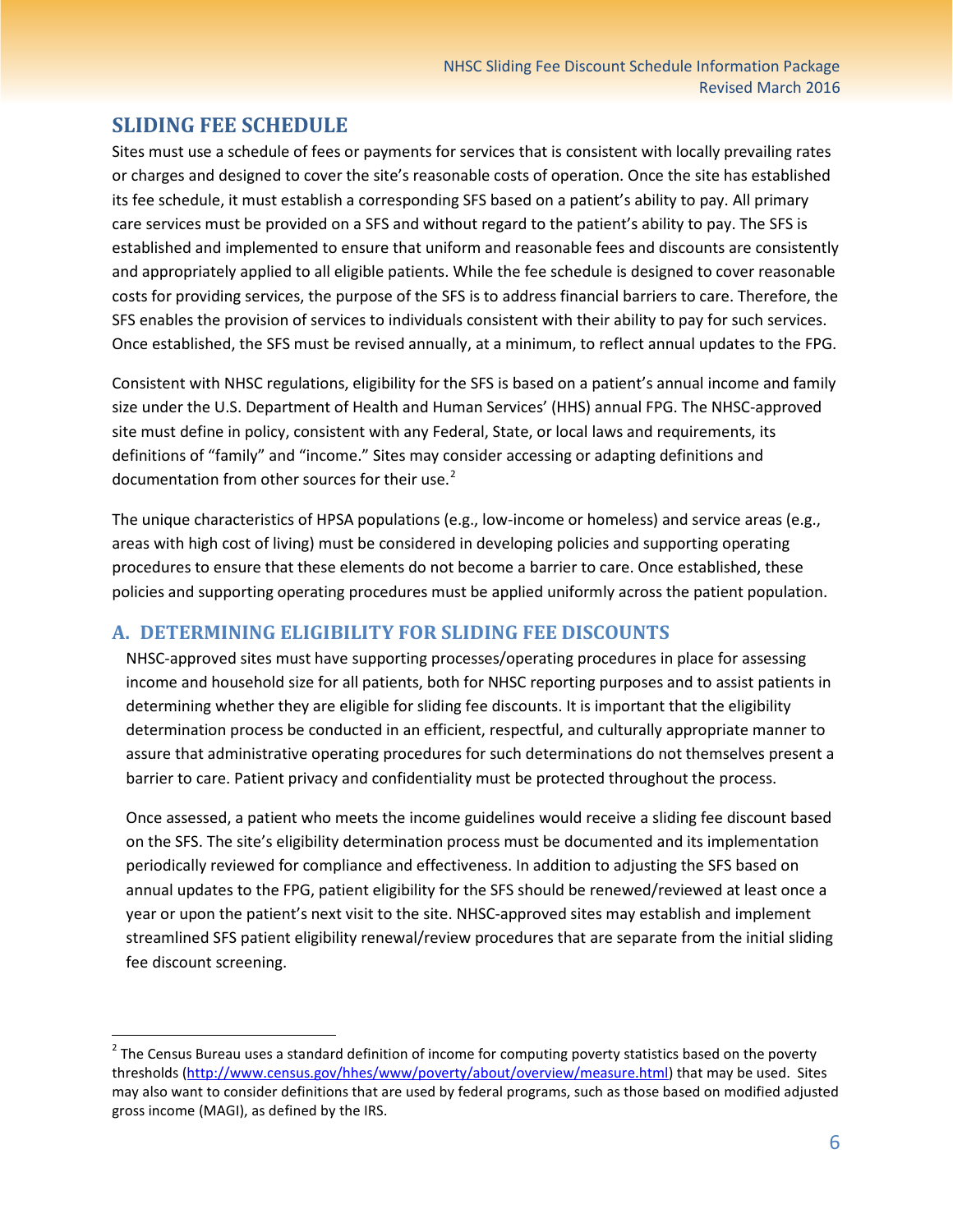Some patients may choose not to provide information that the site requires for assessing income and family size, even after being informed that they may qualify for sliding fee discounts. If the site has followed its policies and supporting operating procedures and the patient declines to be considered for the SFS, the site may consider the patient ineligible for such discounts.

#### <span id="page-6-0"></span>**B. SLIDING FEE SCHEDULE STRUCTURE**

In accordance with its SFS policies, NHSC-approved sites are required to apply a discount to fees charged to patients who have been determined eligible for sliding fee discounts. As noted previously, individuals and families with annual incomes at or below 100 percent of the FPG must receive a full discount for services or, consistent with individual health center policy, pay only a nominal charge. All sites, including those that serve a large proportion of patients with incomes at or below 100 percent of the FPG, must have policies and supporting operating procedures that assure sliding fee discounts are applied uniformly to patients who qualify for such discounts based on incomes above 100 percent and at or below 200 percent of the FPG. Many NHSC-approved sites discount fees for patients with annual incomes above 200 percent of the FPG.

As long as the complexity of its structure does not create a barrier to care, each site has discretion regarding how it structures the SFS, including the number of discount pay classes, and the types of discounts (percentage of fee or fixed/flat fee for each discount pay class) it offers. In addition to revising the SFS annually to reflect updates to the FPG, the structure of the SFS should also be evaluated at least annually for its effectiveness in addressing financial barriers to care and updated, as appropriate.

### <span id="page-6-1"></span>**C. ESTABLISHING AND COLLECTING NOMINAL CHARGES**

Although sites must provide a full discount for individuals and families with annual incomes at or below 100 percent of the FPG, program regulations permit sites to adopt a nominal charge for services for these patients. Electing to establish a nominal charge is at the discretion of the NHSC-approved site. Depending on the site's patient population, applying a nominal charge may be an appropriate means for patients to invest in their care and to minimize the potential for inappropriate utilization of services.

Any NHSC-approved site that chooses to establish a nominal charge must ensure that patients are not impeded in accessing services due to an inability to pay. Specifically, a nominal charge must be a fixed fee that does not reflect the true value of the service(s) provided and is considered nominal from the perspective of the patient. As they are not intended to create a payment threshold for patients to receive care, nominal charges are not "minimum fees," "minimum charges," or "co-pays." In addition, the nominal charge must be less than the fee paid by a patient in the first "sliding fee discount pay class" beginning above 100 percent of the FPG.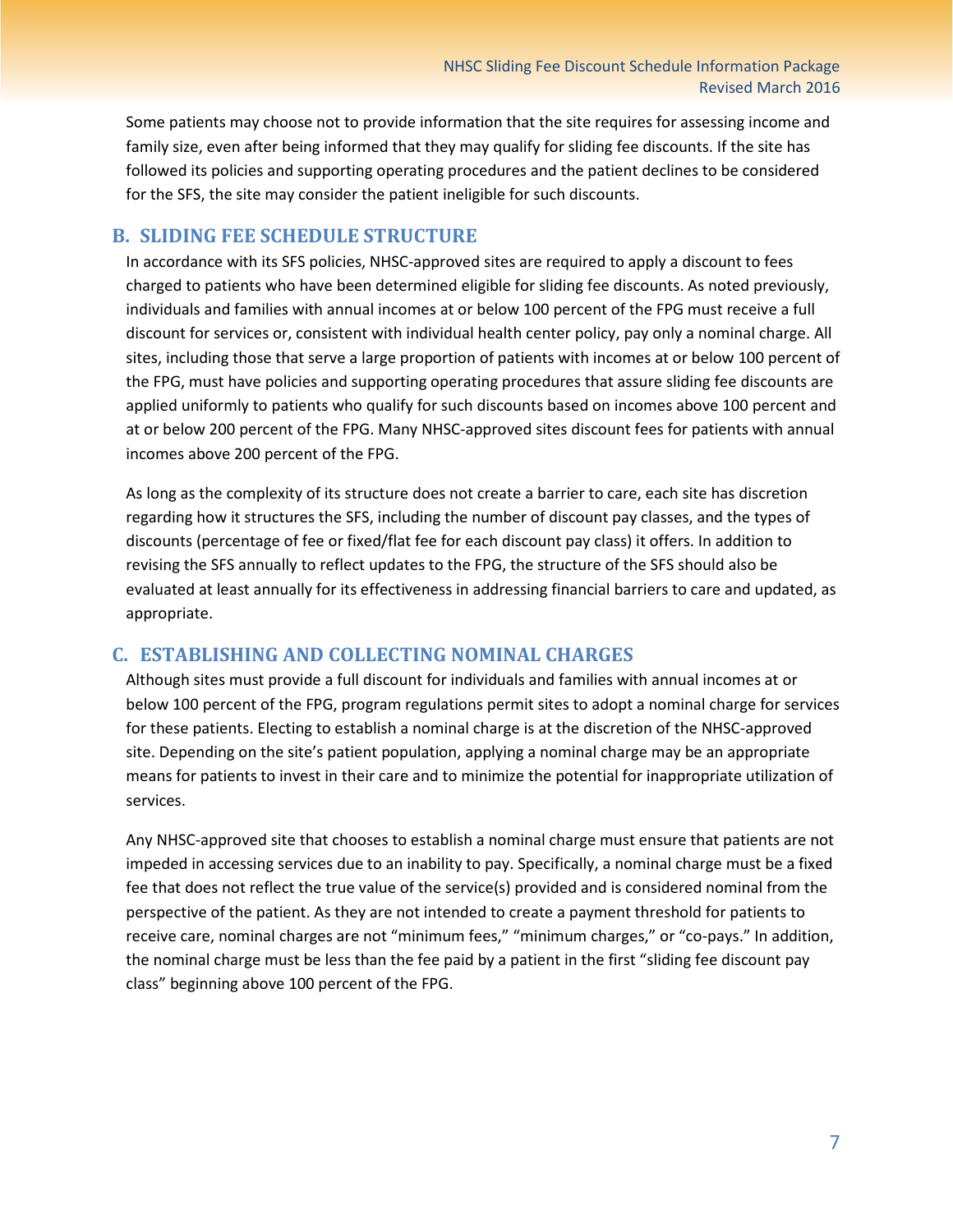### <span id="page-7-0"></span>**D. PATIENTS WITH THIRD PARTY COVERAGE WHO ARE ELIGIBLE FOR SFS**

NHSC-approved sites may serve patients with third party insurance that does not cover or only partially covers fees for certain health center services. These patients may also be eligible for the SFS based on income and family size. In such cases, subject to potential legal and contractual limitations, the charge for each SFS pay class is the maximum amount an eligible patient in that pay class is required to pay for a certain service, regardless of insurance status.

For example, John Doe, an insured patient, receives a service for which the site has established a fee of \$80, per its fee schedule. Based on John Doe's insurance plan, the co-pay would be \$60 for this service. The health center has also determined, through an assessment of income and family size, that he is at 150 percent of the federal poverty guidelines and thus qualifies for the site's SFS. Under the SFS, a patient at 150 percent of the FPG would receive a 50 percent discount of the \$80 fee, resulting in a charge of \$40 for this service. Rather than the \$60 co-pay, the site would charge John Doe no more than \$40 out-of-pocket, consistent with its SFS, as long as this is not precluded by the insurance contract terms.

As NHSC-approved sites are responsible for ensuring adherence to laws and regulations and for following the terms and conditions of their contracts, they may wish to consult with their third party payors and/or private legal counsel regarding the permissibility of discounting patients' out-of-pocket costs relative to the terms and conditions of private payor contracts.

The Medicare law requires clinicians to charge Medicare beneficiaries the same as they charge other patients. Waiving or discounting the Medicare co-pay on an ad-hoc or case-by-case basis is not allowed. Medicare will, however, accept a sliding fee discount schedule if appropriately designed and implemented. The key is to establish a discount policy that is uniformly applied to all patients based upon ability to pay. As long as the discount policy is uniformly applied to all patients, all the time, it is acceptable to discount deductibles and co-payments for Medicare beneficiaries if they qualify under the discount policy established by the clinic.

### <span id="page-7-1"></span>**E. MULTIPLE SLIDING FEE SCHEDULES**

As discussed previously, sliding fee discounts must apply to all primary care services, regardless of the service type or mode of delivery (direct, by contract, or by formal referral agreement). NHSC-approved sites may elect to have multiple SFS based on services/mode of delivery. Each SFS must meet all of the following criteria:

- It must conform to the specific structural requirements outlined in this Information Package.
- In cases where the NHSC-approved site has elected to establish a nominal charge for patients at or below 100 percent of the FPG, this charge meets the criteria for a nominal charge.
- Patient access and uniform implementation have been taken into consideration in developing each SFS.
- The site has a plan for routinely evaluating each SFS and ensuring that it does not create a barrier to care.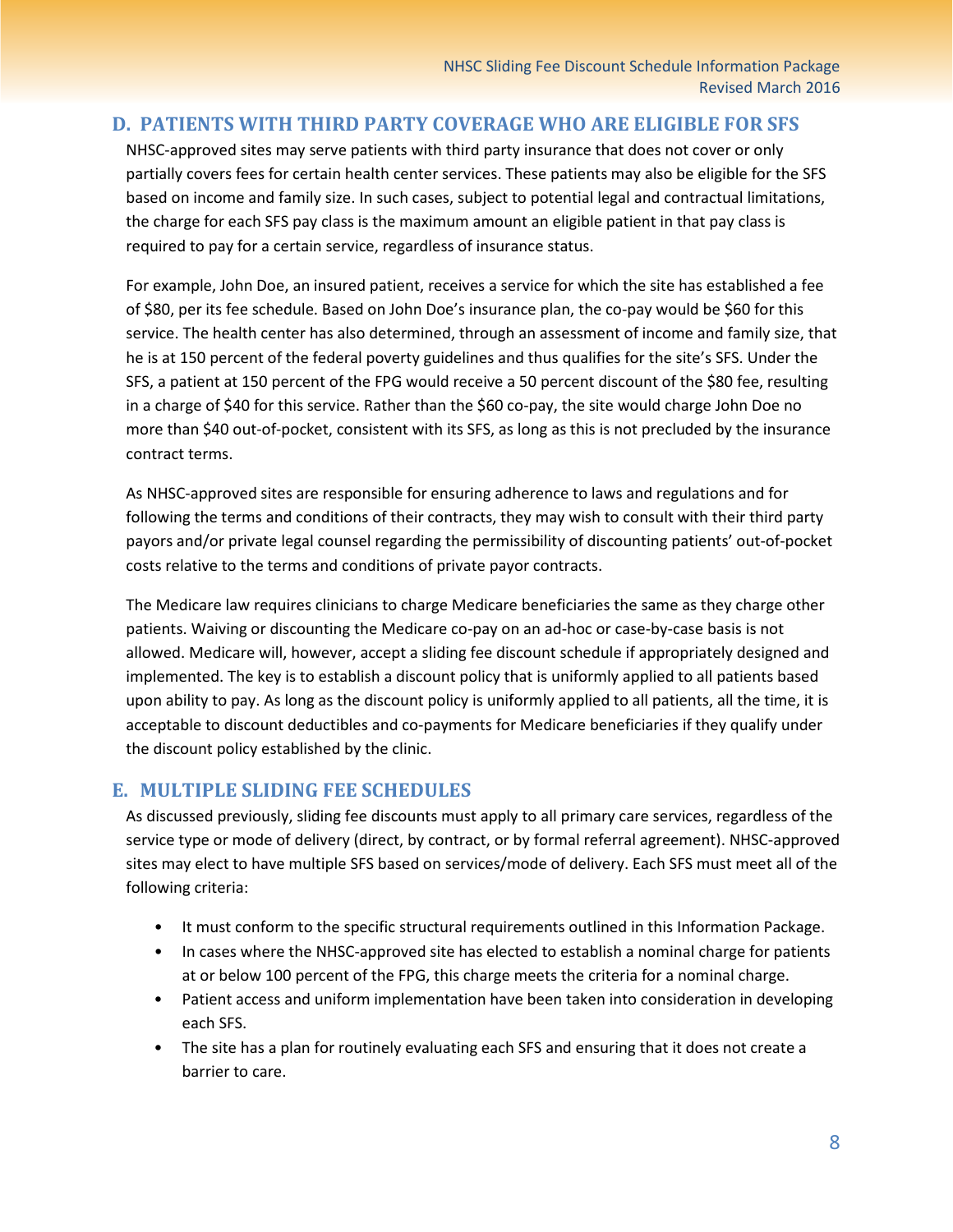For primary care services, the NHSC-approved site provides only via a formal written referral arrangement, the site is responsible for ensuring that the referral provider's discounts for the NHSCapproved site's patients meet the criteria above. A site may enter into a formal written referral arrangement that results in greater discounts to patients than they would receive under the NHSCapproved site's SFS policy if it were applied to the referral provider's fee schedule, as long as:

- All NHSC-approved site patients at or below 200 percent of the FPG receive a greater discount for these services than if the NHSC site's SFS were applied to the referral provider's fee schedule; and
- Patients at or below 100 percent of the FPG receive no charge or only a nominal charge for these services.

*NHSC-approved sites must post notices on their website and at the front desk advertising the sliding fee discount program and stating that the practice serves all patients regardless of ability to pay.*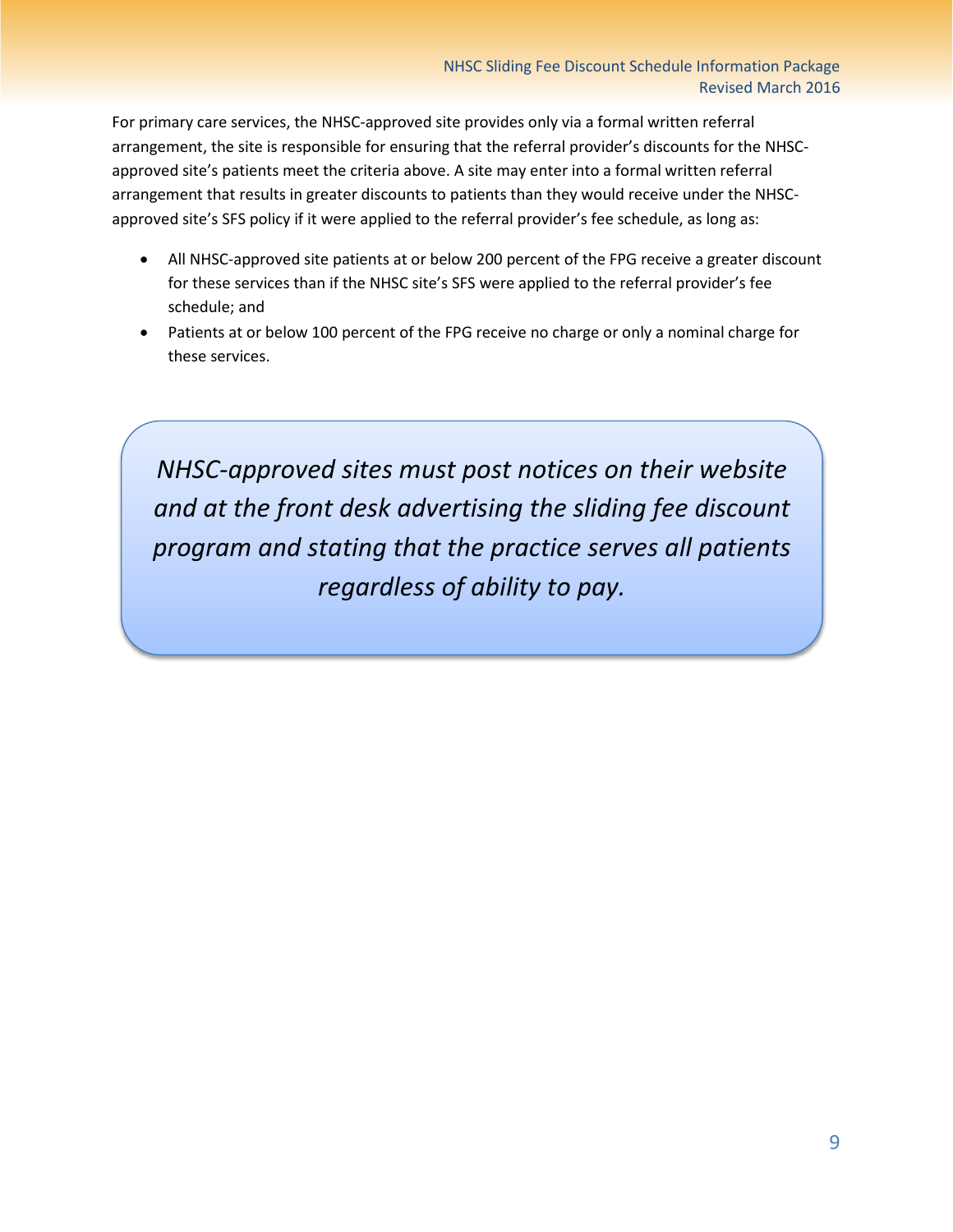## <span id="page-9-0"></span>**Appendix A: Two Sample Sliding Fee Schedules**

| Annual Income Thresholds by Sliding Fee Discount Pay Class and Percent Poverty |                            |               |            |           |           |                   |  |
|--------------------------------------------------------------------------------|----------------------------|---------------|------------|-----------|-----------|-------------------|--|
| <b>Poverty</b><br>Level*                                                       | <b>At or Below</b><br>100% | 125%          | 150%       | 175%      | 200%      | <b>Above 200%</b> |  |
|                                                                                |                            | <b>Charge</b> |            |           |           |                   |  |
|                                                                                | <b>Nominal</b>             |               |            |           |           |                   |  |
| <b>Family Size</b>                                                             | Fee (\$5)                  | 20% pay       | 40% pay    | 60% pay   | 80% pay   | 100% pay          |  |
|                                                                                |                            | \$11,881-     | $$14,851-$ | \$17,821- | \$20,791- |                   |  |
| $\mathbf{1}$                                                                   | 0-\$11,880                 | \$14,850      | \$17,820   | \$20,790  | \$23,760  | $$23,761+$        |  |
|                                                                                |                            | $$16,021-$    | $$20,026-$ | \$24,031- | \$28,036- |                   |  |
| $\overline{2}$                                                                 | 0-\$16,020                 | \$20,025      | \$24,030   | \$28,035  | \$32,040  | $$32,041+$        |  |
|                                                                                |                            | $$20,161-$    | \$25,201-  | \$30,241- | \$35,281- |                   |  |
| 3                                                                              | 0-\$20,160                 | \$25,200      | \$30,240   | \$35,280  | \$40,320  | $$40,321+$        |  |
|                                                                                |                            | $$24,301-$    | \$30,376-  | \$36,451- | \$42,526- |                   |  |
| $\overline{4}$                                                                 | 0-\$24,300                 | \$30,375      | \$36,450   | \$42,525  | \$48,600  | $$48,601+$        |  |
|                                                                                |                            | \$28,441-     | \$35,501-  | \$42,661- | \$49,771- |                   |  |
| 5                                                                              | 0-\$28,440                 | \$35,500      | \$42,660   | \$49,770  | \$56,880  | $$56,881+$        |  |
|                                                                                |                            | \$32,581-     | \$40,626-  | \$48,871- | \$57,016- |                   |  |
| 6                                                                              | 0-\$32,580                 | \$40,625      | \$48,870   | \$57,015  | \$65,160  | $$65,161+$        |  |
|                                                                                |                            | $$36,731-$    | \$45,914-  | \$55,096- | \$64,279- |                   |  |
| $\overline{7}$                                                                 | 0-\$36,730                 | \$45,913      | \$55,095   | \$64,278  | \$73,460  | $$73,461+$        |  |
|                                                                                |                            | \$40,891-     | $$51,114-$ | \$61,336- | \$71,559- |                   |  |
| 8                                                                              | 0-\$40,890                 | \$51,113      | \$61,335   | \$71,558  | \$81,780  | $$81,781+$        |  |
| For each                                                                       |                            |               |            |           |           |                   |  |
| additional                                                                     |                            |               |            |           |           |                   |  |
| person, add                                                                    | \$4,160                    | \$5,200       | \$6,240    | \$7,280   | \$8,320   | \$8,320           |  |

### *Sliding Fee Schedule (SFS) Example One*

\* Based on 2016 Federal Poverty Guidelines [\(http://aspe.hhs.gov/poverty\)](http://aspe.hhs.gov/poverty)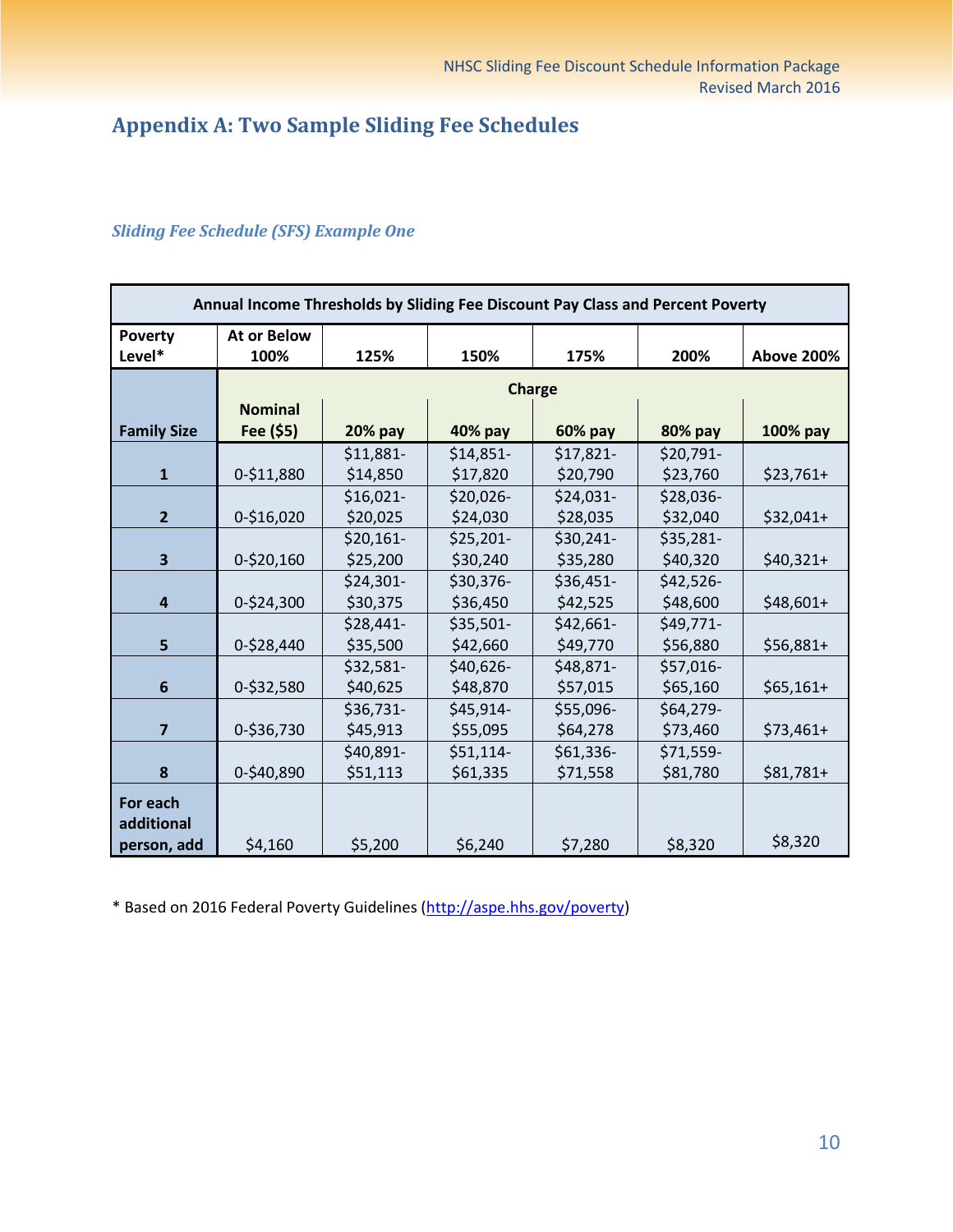### *Sliding Fee Schedule (SFS) Example Two*

**F** 

|                          | Maximum Annual Income Amounts for each Sliding Fee Percentage Category (except for 0% discount) |          |          |          |          |          |                 |          |          |          |          |          |
|--------------------------|-------------------------------------------------------------------------------------------------|----------|----------|----------|----------|----------|-----------------|----------|----------|----------|----------|----------|
| <b>Poverty</b><br>Level* | 100%                                                                                            | 110%     | 120%     | 130%     | 140%     | 150%     | 160%            | 170%     | 180%     | 190%     | 200%     | >200%    |
|                          |                                                                                                 |          |          |          |          |          | <b>DISCOUNT</b> |          |          |          |          |          |
| <b>Family Size</b>       | 100%                                                                                            | 100%     | 90%      | 80%      | 70%      | 60%      | 50%             | 40%      | 30%      | 20%      | 10%      | 0%       |
| 1                        | \$11,880                                                                                        | \$13,068 | \$14,256 | \$15,444 | \$16,632 | \$17,820 | \$19,008        | \$20,196 | \$21,384 | \$22,572 | \$23,760 | \$23,761 |
| 2                        | \$16,020                                                                                        | \$17,622 | \$19,224 | \$20,826 | \$22,428 | \$24,030 | \$25,632        | \$27,234 | \$28,836 | \$30,438 | \$32,040 | \$32,041 |
| 3                        | \$20,160                                                                                        | \$22,176 | \$24,192 | \$26,208 | \$28,224 | \$30,240 | \$32,256        | \$34,272 | \$36,288 | \$38,304 | \$40,320 | \$40,321 |
| 4                        | \$24,300                                                                                        | \$26,730 | \$29,160 | \$31,590 | \$34,020 | \$36,450 | \$38,880        | \$41,310 | \$43,740 | \$46,170 | \$48,600 | \$48,601 |
| 5                        | \$28,440                                                                                        | \$31,284 | \$34,128 | \$36,972 | \$39,816 | \$42,660 | \$45,504        | \$48,348 | \$51,192 | \$54,036 | \$56,880 | \$56,881 |
| 6                        | \$32,580                                                                                        | \$35,838 | \$39,096 | \$42,354 | \$45,612 | \$48,870 | \$52,128        | \$55,386 | \$58,644 | \$61,902 | \$65,160 | \$65,161 |
| 7                        | \$36,730                                                                                        | \$40,403 | \$44,076 | \$47,749 | \$51,422 | \$55,095 | \$58,768        | \$62,441 | \$66,114 | \$69,787 | \$73,460 | \$73,461 |
| 8                        | \$40,890                                                                                        | \$44,979 | \$49,068 | \$53,157 | \$57,246 | \$61,335 | \$65,424        | \$69,513 | \$73,602 | \$77,691 | \$81,780 | \$81,781 |
| For each                 | \$4,160                                                                                         | \$4,576  | \$4,992  | \$5,408  | \$5,824  | \$6,240  | \$6,656         | \$7,072  | \$7,488  | \$7,904  | \$8,320  | \$8,320  |
| additional               |                                                                                                 |          |          |          |          |          |                 |          |          |          |          |          |
| person, add              |                                                                                                 |          |          |          |          |          |                 |          |          |          |          |          |

\* Based on 2016 Federal Poverty Guidelines [\(http://aspe.hhs.gov/poverty\)](http://aspe.hhs.gov/poverty)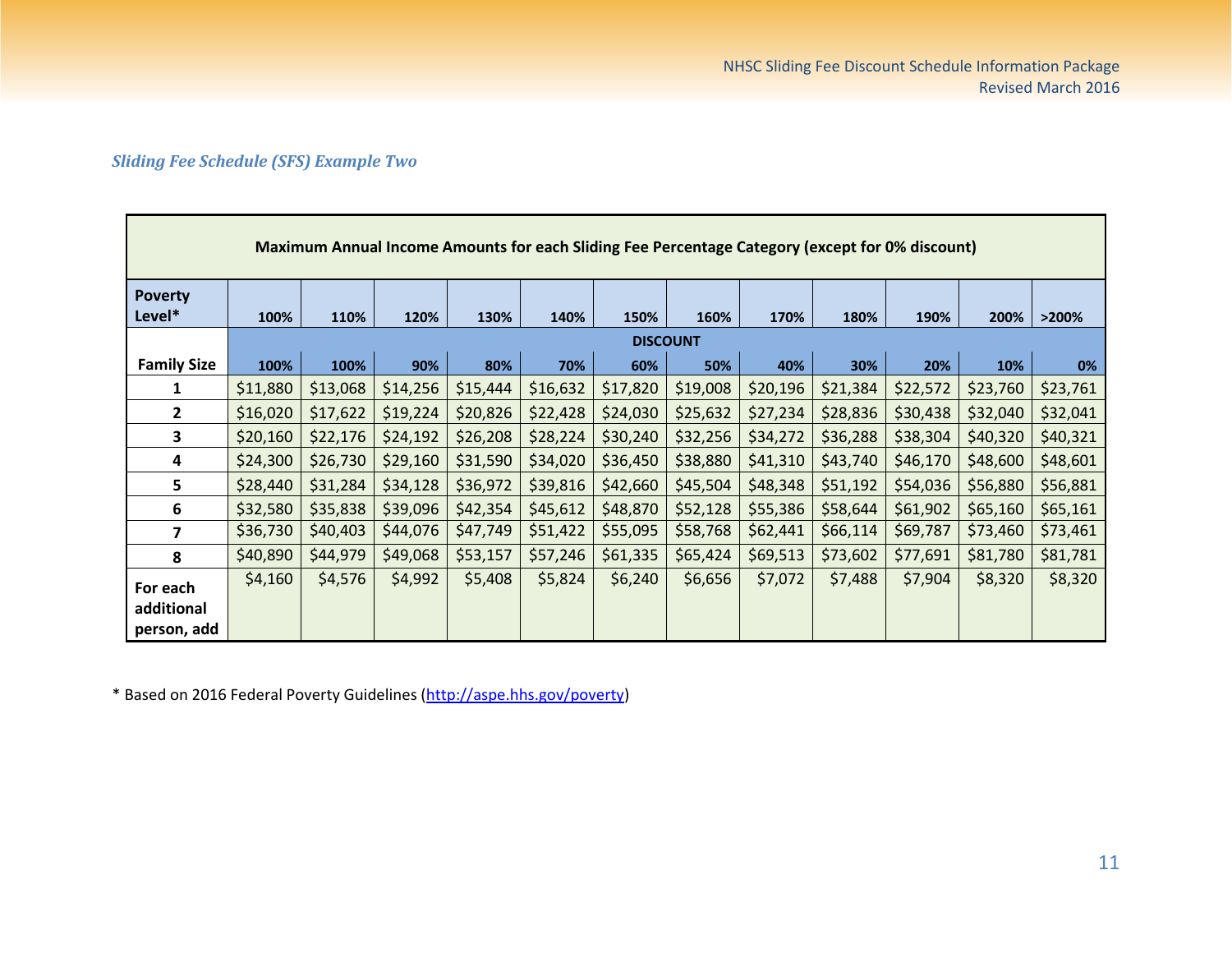### <span id="page-11-0"></span>**Appendix B: Sample Sliding Fee Discount Application**

### **ABC HEALTHCARE CLINIC**

### **Sliding Fee Discount Application**

It is the policy of ABC Healthcare, Inc., to provide essential services regardless of the patient's ability to pay. Discounts are offered based on family size and annual income. Please complete the following information and return to the front desk to determine if you or members of your family are eligible for a discount.

The discount will apply to all services received at this clinic, but not those services or equipment that are purchased from outside, including reference laboratory testing, drugs, and x-ray interpretation by a consulting radiologist, and other such services. This form must be completed every 12 months or if your financial situation changes.

| NAME OF HEAD OF HOUSEHOLD |             |              | PLACE OF EMPLOYMENT |              |
|---------------------------|-------------|--------------|---------------------|--------------|
| <b>STREET</b>             | <b>CITY</b> | <b>STATE</b> | <b>ZIP</b>          | <b>PHONE</b> |

#### **Please list spouse and dependents under age 18.**

| <b>Name</b> | <b>Date of Birth</b> | <b>Name</b> | <b>Date of Birth</b> |
|-------------|----------------------|-------------|----------------------|
| <b>SELF</b> |                      | DEPENDENT   |                      |
| SPOUSE      |                      | DEPENDENT   |                      |
| DEPENDENT   |                      | DEPENDENT   |                      |
| DEPENDENT   |                      | DEPENDENT   |                      |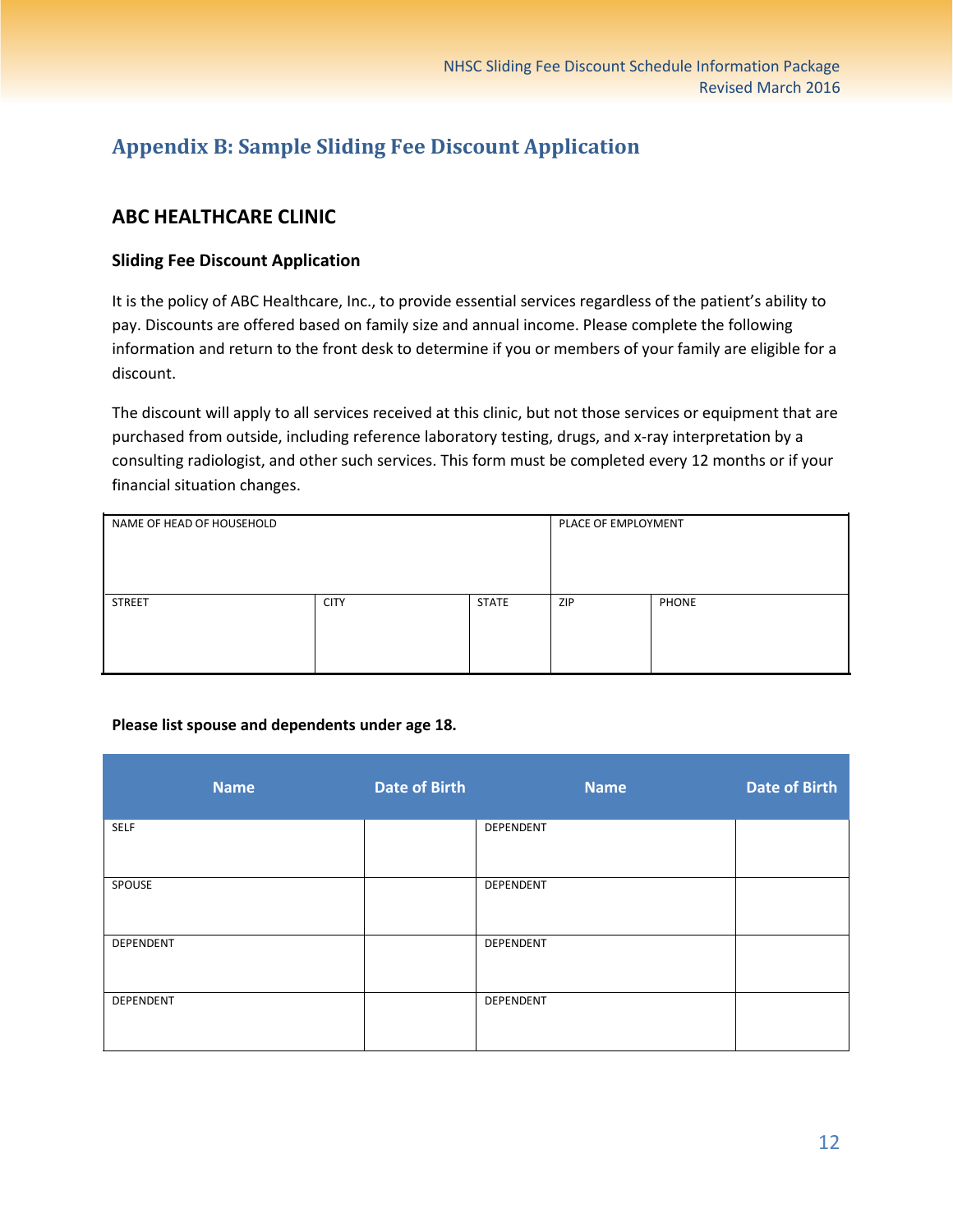#### **Annual Household Income**

| <b>Source</b>                                                                                                                                                                                       | <b>Self</b> | <b>Spouse</b> | <b>Other</b> | <b>Total</b> |
|-----------------------------------------------------------------------------------------------------------------------------------------------------------------------------------------------------|-------------|---------------|--------------|--------------|
| Gross wages, salaries, tips, etc.                                                                                                                                                                   |             |               |              |              |
| Income from business, self-employment, and<br>dependents                                                                                                                                            |             |               |              |              |
| Unemployment compensation, workers'<br>compensation, Social Security, Supplemental Security<br>Income, public assistance, veterans' payments,<br>survivor benefits, pension or retirement income    |             |               |              |              |
| Interest, dividends, rents, royalties, income from<br>estates, trusts, educational assistance, alimony, child<br>support, assistance from outside the household, and<br>other miscellaneous sources |             |               |              |              |
| <b>Total Income</b>                                                                                                                                                                                 |             |               |              |              |

**NOTE: Copies of tax returns, pay stubs, or other information verifying income may be required before a discount is approved.**

#### **I certify that the family size and income information shown above is correct.**

| Name (Print) |  |
|--------------|--|
|              |  |

Signature | Date

### **Office Use Only**

| Patient Name:      |  |
|--------------------|--|
| Approved Discount: |  |
| Approved by:       |  |
| Date Approved:     |  |

| <b>Verification Checklist</b>                                                   | Yes | Νo |
|---------------------------------------------------------------------------------|-----|----|
|                                                                                 |     |    |
| Identification/Address: Driver's license, utility bill, employment ID, or other |     |    |
|                                                                                 |     |    |
| Income: Prior year tax return, three most recent pay stubs, or other            |     |    |
|                                                                                 |     |    |
| Insurance: Insurance Cards                                                      |     |    |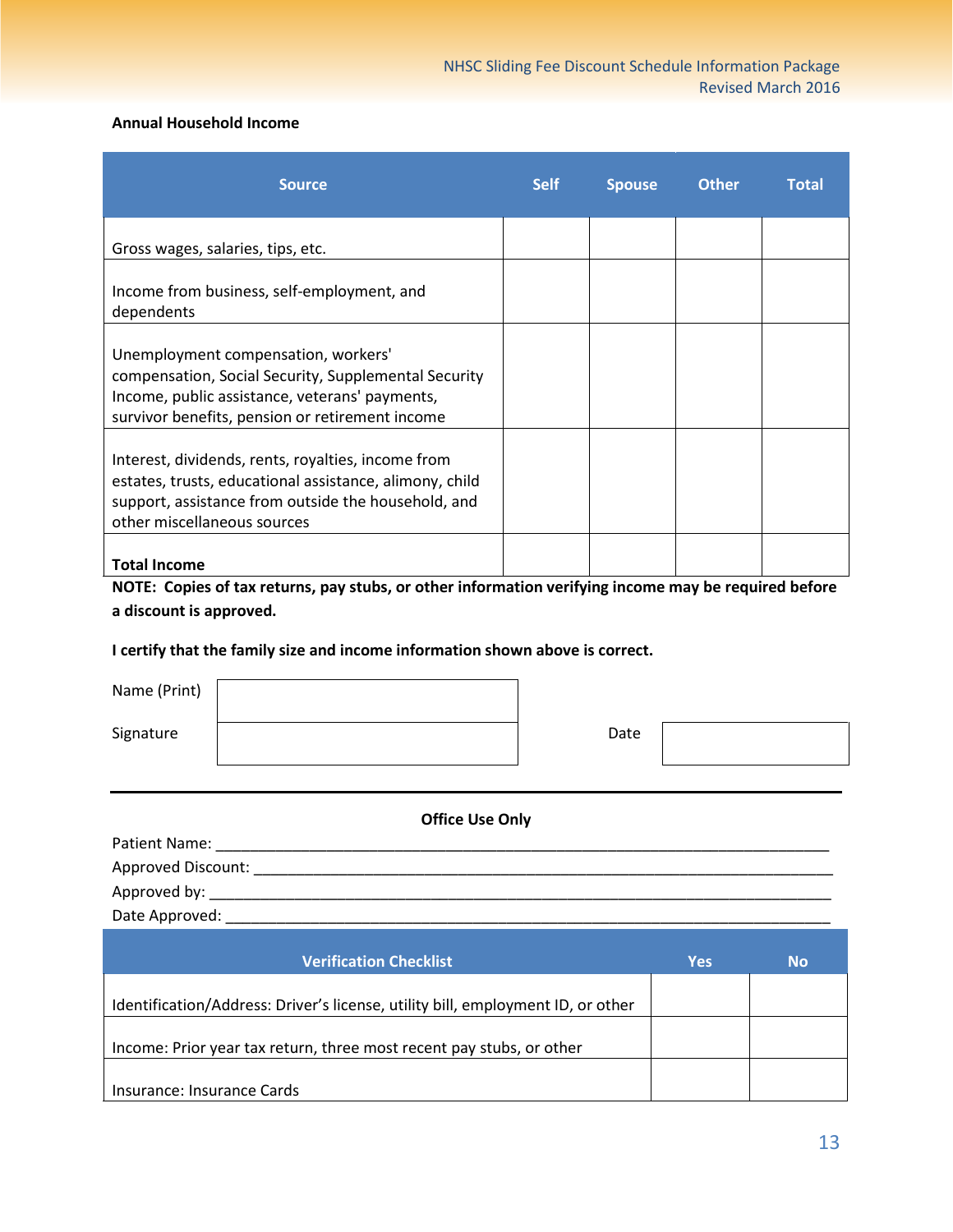### <span id="page-13-0"></span>**Appendix C: Sample Sliding Fee Discount Program Policy**

#### **ABC HEALTHCARE BUSINESS OFFICE POLICIES**

| <b>SUBJECT:</b>        | <b>Sliding Fee Discount Program</b>                   |
|------------------------|-------------------------------------------------------|
| <b>EFFECTIVE DATE:</b> | April 1, 2016                                         |
| <b>POLICY:</b>         | To make available discount services to those in need. |

#### **PURPOSE:**

This program is designed to provide free or discounted care to those who have no means, or limited means, to pay for their medical services (Uninsured or Underinsured). In addition to quality healthcare, patients are entitled to financial counseling by someone who can understand and offer possible solutions for those who cannot pay in full. The Patient Account Representative's role is that of patient advocate, that is, one who works with the patient and/or guarantor to find reasonable payment alternatives.

ABC HEALTHCARE will offer a Sliding Fee Discount Program to all who are unable to pay for their services. ABC HEALTHCARE CLINIC will base program eligibility on a person's ability to pay and will not discriminate on the basis of age, gender, race, sexual orientation, creed, religion, disability, or national origin. The Federal Poverty Guidelines, [http://aspe.hhs.gov/poverty,](http://aspe.hhs.gov/poverty) are used in creating and annually updating the sliding fee schedule (SFS) to determine eligibility.

**PROCEDURE:** The following guidelines are to be followed in providing the Sliding Fee Discount Program.

- 1. **Notification:** ABC HEALTHCARE will notify patients of the Sliding Fee Discount Program by:
	- Payment Policy Brochure will be available to all uninsured patients at the time of service.
	- Notification of the Sliding Fee Discount Program will be offered to each patient upon admission.
	- Sliding Fee Discount Program application will be included with collection notices sent out by ABC HEALTHCARE.
	- An explanation of our Sliding Fee Discount Program and our application form are available on ABC HEALTHCARE's website.
	- ABC HEALTHCARE places notification of Sliding Fee Discount Program in the clinic waiting area.
- 2. All patients seeking healthcare services at ABC HEALTHCARE are assured that they will be served regardless of ability to pay. **No one is refused service because of lack of financial means to pay.**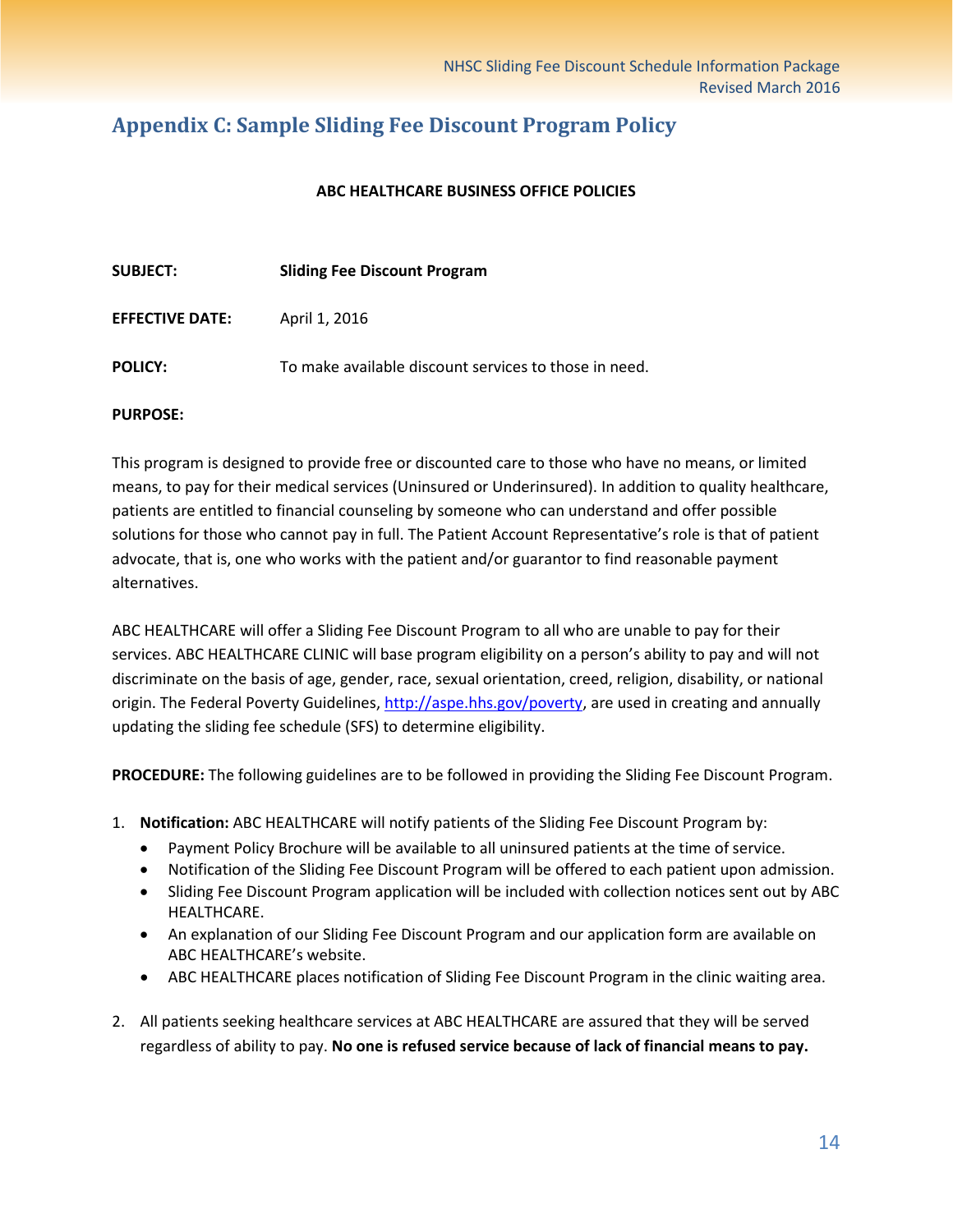- 3. **Request for discount:** Requests for discounted services may be made by patients, family members, social services staff or others who are aware of existing financial hardship. The Sliding Fee Discount Program will only be made available for clinic visits. Information and forms can be obtained from the Front Desk and the Business Office.
- 4. **Administration:** The Sliding Fee Discount Program procedure will be administered through the Business Office Manager or his/her designee. Information about the Sliding Fee Discount Program policy and procedure will be provided and assistance offered for completion of the application. Dignity and confidentiality will be respected for all who seek and/or are provided charitable services.
- 5. **Alternative payment sources:** All alternative payment resources must be exhausted, including all third-party payment from insurance(s), Federal and State programs.
- 6. **Completion of Application:** The patient/responsible party must complete the Sliding Fee Discount Program application in its entirety. By signing the Sliding Fee Discount Program application, persons authorize ABC HEALTHCARE access in confirming income as disclosed on the application form. Providing false information on a Sliding Fee Discount Program application will result in all Sliding Fee Discount Program discounts being revoked and the full balance of the account(s) restored and payable immediately.

If an application is unable to be processed due to the need for additional information, the applicant has two weeks from the date of notification to supply the necessary information without having the date on their application adjusted. If a patient does not provide the requested information within the two week time period, their application will be re-dated to the date on which they supply the requested information. Any accounts turned over for collection as a result of the patient's delay in providing information will not be considered for the Sliding Fee Discount Program.

- 7. **Eligibility:** Discounts will be based on income and family size only. ABC HEALTHCARE uses the [Census](http://www.census.gov/hhes/www/poverty/about/overview/measure.html)  [Bureau](http://www.census.gov/hhes/www/poverty/about/overview/measure.html) definitions of each.
	- a. **Family** is defined as: a group of two people or more (one of whom is the householder) related by birth, marriage, or adoption and residing together; all such people (including related subfamily members) are considered as members of one family.
	- b. **Income** includes: earnings, unemployment compensation, workers' compensation, Social Security, Supplemental Security Income, public assistance, veterans' payments, survivor benefits, pension or retirement income, interest, dividends, rents, royalties, income from estates, trusts, educational assistance, alimony, child support, assistance from outside the household, and other miscellaneous sources. *Noncash benefits (such as food stamps and housing subsidies) do not count.*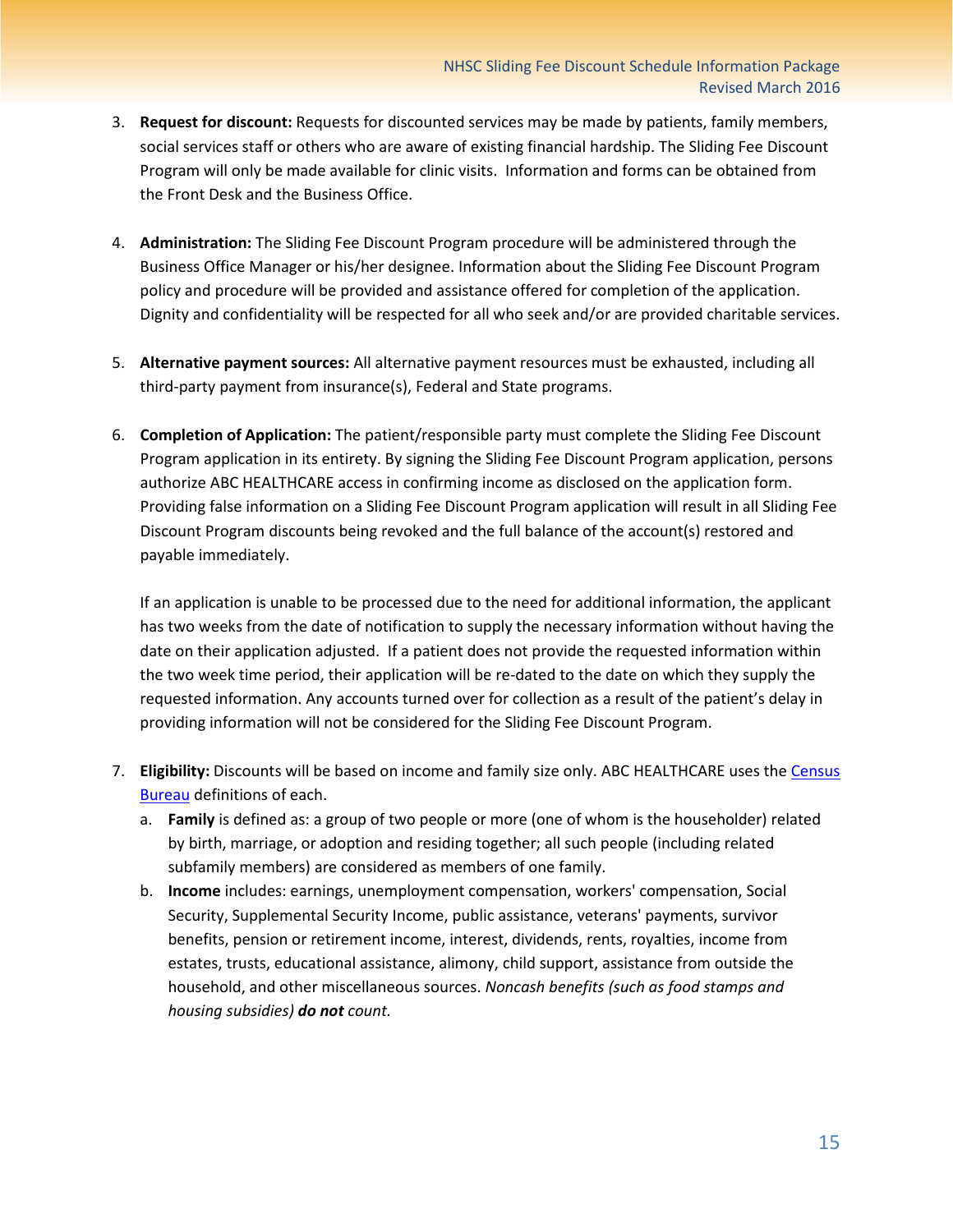- 8. **Income verification:** Applicants must provide one of the following: prior year W-2, two most recent pay stubs, letter from employer, or Form 4506-T (if W-2 not filed). Self-employed individuals will be required to submit detail of the most recent three months of income and expenses for the business. Adequate information must be made available to determine eligibility for the program. **Selfdeclaration of Income** may only be used in special circumstances. Specific examples include participants who are homeless. Patients who are unable to provide written verification must provide a signed statement of income, and why (s)he is unable to provide independent verification. This statement will be presented to ABC HEALTHCARE's CEO or his/her designee for review and final determination as to the sliding fee percentage. Self-declared patients will be responsible for 100% of their charges until management determines the appropriate category.
- 9. **Discounts:** Those with incomes at or below 100% of poverty will receive a full 100% discount. Those with incomes above 100% of poverty, but at or below 200% of poverty, will be charged according to the attached sliding fee schedule. The sliding fee schedule will be updated during the first quarter of every calendar year with the latest federal poverty guidelines, [http://aspe.hhs.gov/poverty.](http://aspe.hhs.gov/poverty)
- 10. **Nominal Fee:** Patients receiving a full discount will be assessed a \$10 nominal charge per visit. However, patients will not be denied services due to an inability to pay. The nominal fee is not a threshold for receiving care and thus, is not a minimum fee or co-payment.
- 11. **Waiving of Charges:** In certain situations, patients may not be able to pay the nominal or discount fee. Waiving of charges may only be used in special circumstances and must be approved by ABC HEALTHCARE's CEO, CFO, or their designee. Any waiving of charges should be documented in the patient's file along with an explanation (e.g., ability to pay, good will, health promotion event).
- 12. **Applicant notification:** The Sliding Fee Discount Program determination will be provided to the applicant(s) in writing, and will include the percentage of Sliding Fee Discount Program write off, or, if applicable, the reason for denial. If the application is approved for less than a 100% discount or denied, the patient and/or responsible party must immediately establish payment arrangements with ABC HEALTHCARE. Sliding Fee Discount Program applications cover outstanding patient balances for six months prior to application date and any balances incurred within 12 months after the approved date, unless their financial situation changes significantly. The applicant has the option to reapply after the 12 months have expired or anytime there has been a significant change in family income. When the applicant reapplies, the look back period will be the lesser of six months or the expiration of their last Sliding Fee Discount Program application.
- 13. **Refusal to Pay:** If a patient verbally expresses an unwillingness to pay or vacates the premises without paying for services, the patient will be contacted in writing regarding their payment obligations. If the patient is not on the sliding fee schedule, a copy of the sliding fee discount program application will be sent with the notice. If the patient does not make effort to pay or fails to respond within 60 days, this constitutes refusal to pay. At this point in time, ABC HEALTHCARE can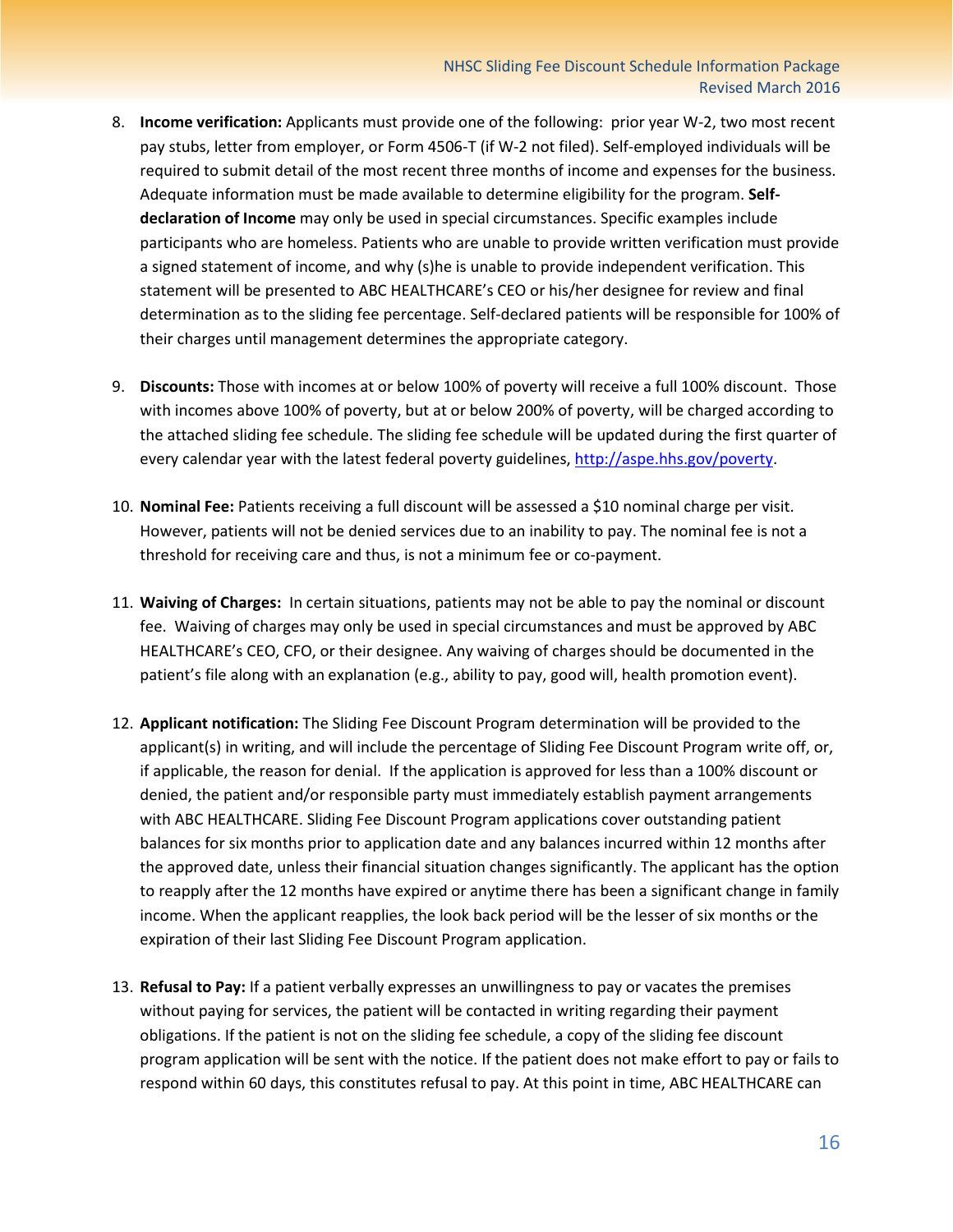explore options not limited, but including offering the patient a payment plan, waiving of charges, or referring the patient collections efforts.

- 14. **Record keeping:** Information related to Sliding Fee Discount Program decisions will be maintained and preserved in a centralized confidential file located in the Business Office Manager's Office, in an effort to preserve the dignity of those receiving free or discounted care.
	- a. Applicants that have been approved for the Sliding Fee Discount Program will be logged in a password protected document on ABC HEALTHCARE shared directory, noting names of applicants, dates of coverage and percentage of coverage.
	- b. The Business Office Manager will maintain an additional monthly log identifying Sliding Fee Discount Program recipients and dollar amounts. Denials will also be logged.
- 15. **Policy and procedure review:** Annually, the amount of Sliding Fee Discount Program provided will be reviewed by the CEO and/or Comptroller. The SFS will be updated based on the current Federal Poverty Guidelines. Pertinent information comparing amount budgeted and actual community care provided shall serve as a guideline for future planning. This will also serve as a discussion base for reviewing possible changes in our policy and procedures and for examining institutional practices which may serve as barriers preventing eligible patients from having access to our community care provisions.
- 16. **Budget:** During the annual budget process, an estimated amount of Sliding Fee Discount Program service will be placed into the budget as a deduction from revenue. Board approval for Sliding Fee Discount Program will be sought as an integral part of the annual budget.

2016 Sliding Fee Schedule **REVISED:**  $03-01-2016$ Patient Application for the Sliding Fee Discount Program REVIEWED BY:

**ATTACHMENTS:** APPROVAL: 04-01-2011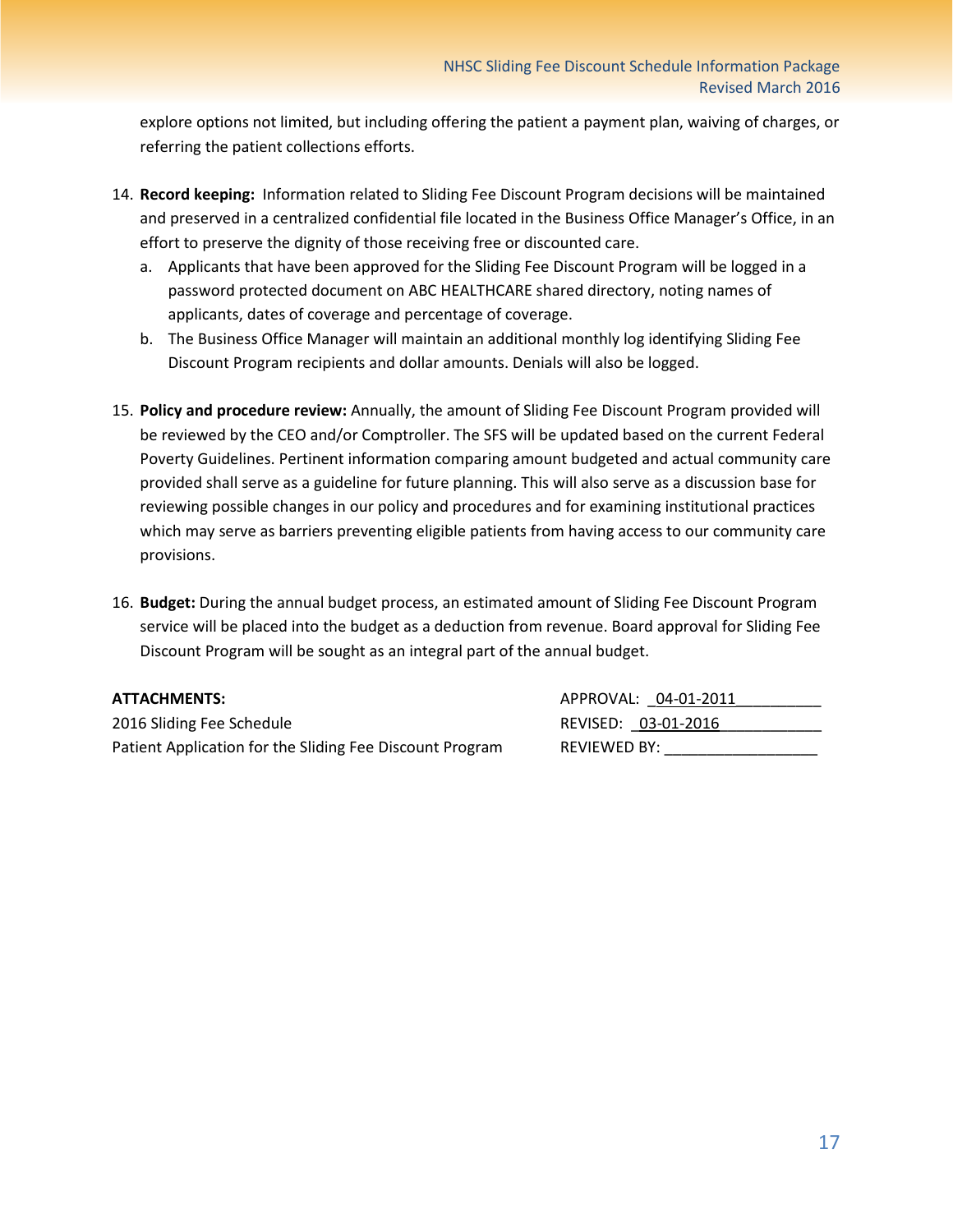### <span id="page-17-0"></span>**Appendix D: Sample Public Notice Signage**

NHSC-approved sites are required to inform patients of the sliding fee discount program. The following examples illustrate language to be posted prominently online and at the physical site. NHSC encourages sites to establish multiple methods of informing patients.

### *Public Notice Signage Example One*

### **NOTICE TO PATIENTS:**

This practice serves all patients regardless of inability to pay. Discounts for essential services are offered based on family size and income. For more information, ask at the front desk or visit our website. Thank you.

### **AVISO PARA PACIENTES:**

Esta práctica sirve a todos los pacientes, independientemente de la incapacidad de pago. Descuentos para los servicios esenciales son ofrecidos dependiendo de tamaño de la familia y de los ingresos. Usted puede solicitar un descuento en la recepción o visita nuestro sitio web. Gracias.